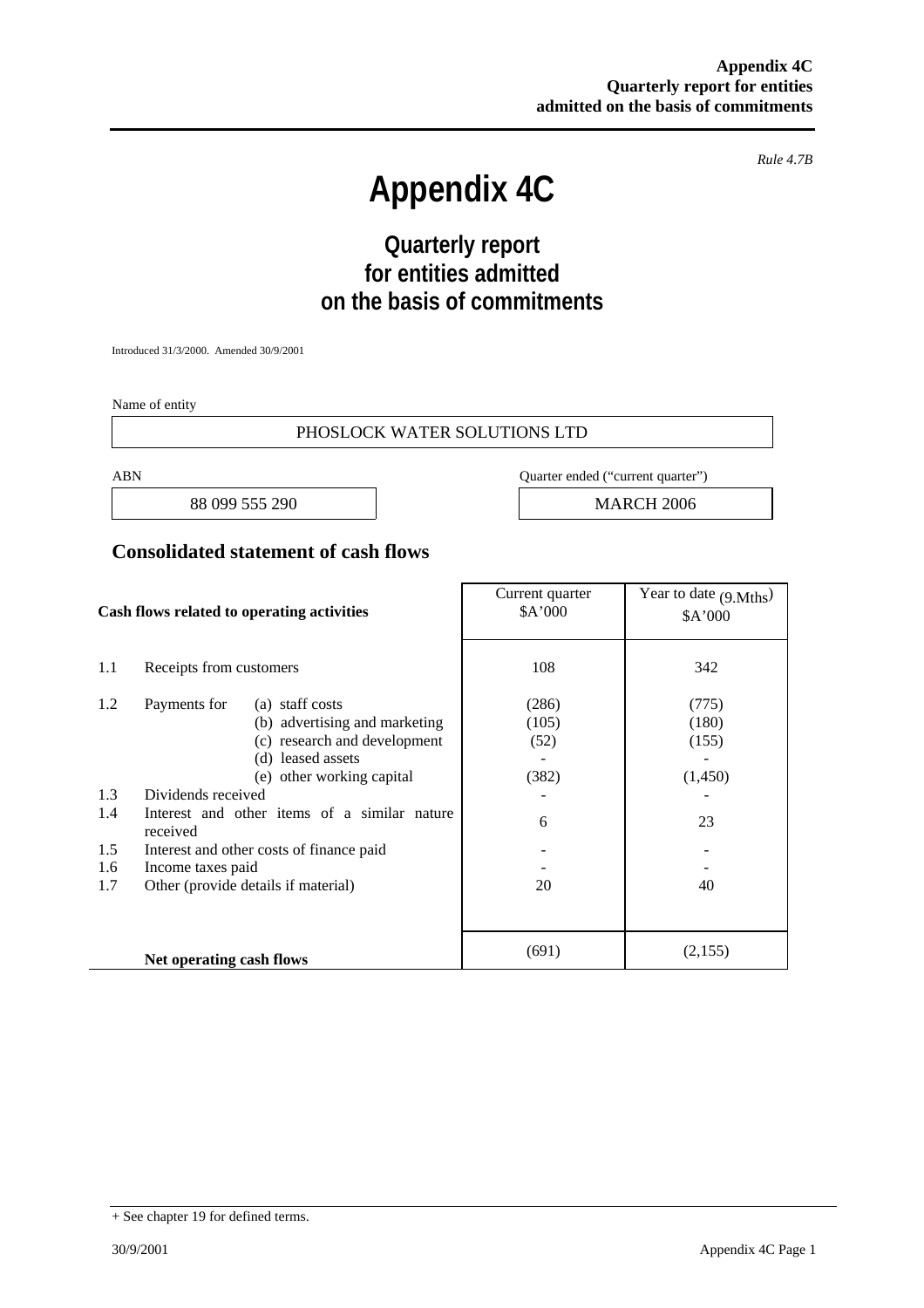|                                      |                                                                                                                                                                                                                                                                                                                                                | Current quarter<br>\$A'000 | Year to date (9 Mths)<br>\$A'000     |
|--------------------------------------|------------------------------------------------------------------------------------------------------------------------------------------------------------------------------------------------------------------------------------------------------------------------------------------------------------------------------------------------|----------------------------|--------------------------------------|
| 1.8                                  | Net operating cash flows (carried forward)                                                                                                                                                                                                                                                                                                     | (691)                      | (2,155)                              |
| 1.9<br>1.10                          | Cash flows related to investing activities<br>Payment for acquisition of:<br>(a) businesses (item 5)<br>(b) equity investments<br>(c) intellectual property<br>(d) physical non-current assets<br>(e) other non-current assets<br>Proceeds from disposal of:<br>(a) businesses (item 5)<br>(b) equity investments<br>(c) intellectual property | (5)<br>(99)<br>(38)<br>1   | (100)<br>(494)<br>(242)<br>(87)<br>1 |
| 1.11<br>1.12<br>1.13                 | (d) physical non-current assets<br>(e) other non-current assets<br>Loans to other entities<br>Loans repaid by other entities<br>Other (provide details if material)<br>balance<br>Cash<br>of<br>acquired<br>entity<br>on<br>consolidation:                                                                                                     |                            | 49                                   |
|                                      | Net investing cash flows                                                                                                                                                                                                                                                                                                                       | (141)                      | (873)                                |
| 1.14                                 | Total operating and investing cash flows                                                                                                                                                                                                                                                                                                       | (832)                      | (3,028)                              |
| 1.15<br>1.16<br>1.17<br>1.18<br>1.19 | Cash flows related to financing activities<br>Proceeds from issues of shares, options, etc.<br>Proceeds from sale of forfeited shares<br>Proceeds from borrowings<br>Repayment of borrowings<br>Dividends paid                                                                                                                                 | 1,035                      | 2,365                                |
| 1.20                                 | Other $-$ Capital raising costs                                                                                                                                                                                                                                                                                                                | (12)                       | (85)                                 |
|                                      | Net financing cash flows                                                                                                                                                                                                                                                                                                                       | 1,023                      | 2,280                                |
|                                      | Net increase (decrease) in cash held                                                                                                                                                                                                                                                                                                           | 191                        | (748)                                |
| 1.21<br>1.22                         | Cash at beginning of quarter/year to date<br>Exchange rate adjustments                                                                                                                                                                                                                                                                         | 715<br>3                   | 1,631<br>26                          |
| 1.23                                 | Cash at end of quarter                                                                                                                                                                                                                                                                                                                         | 909                        | 909                                  |

<sup>+</sup> See chapter 19 for defined terms.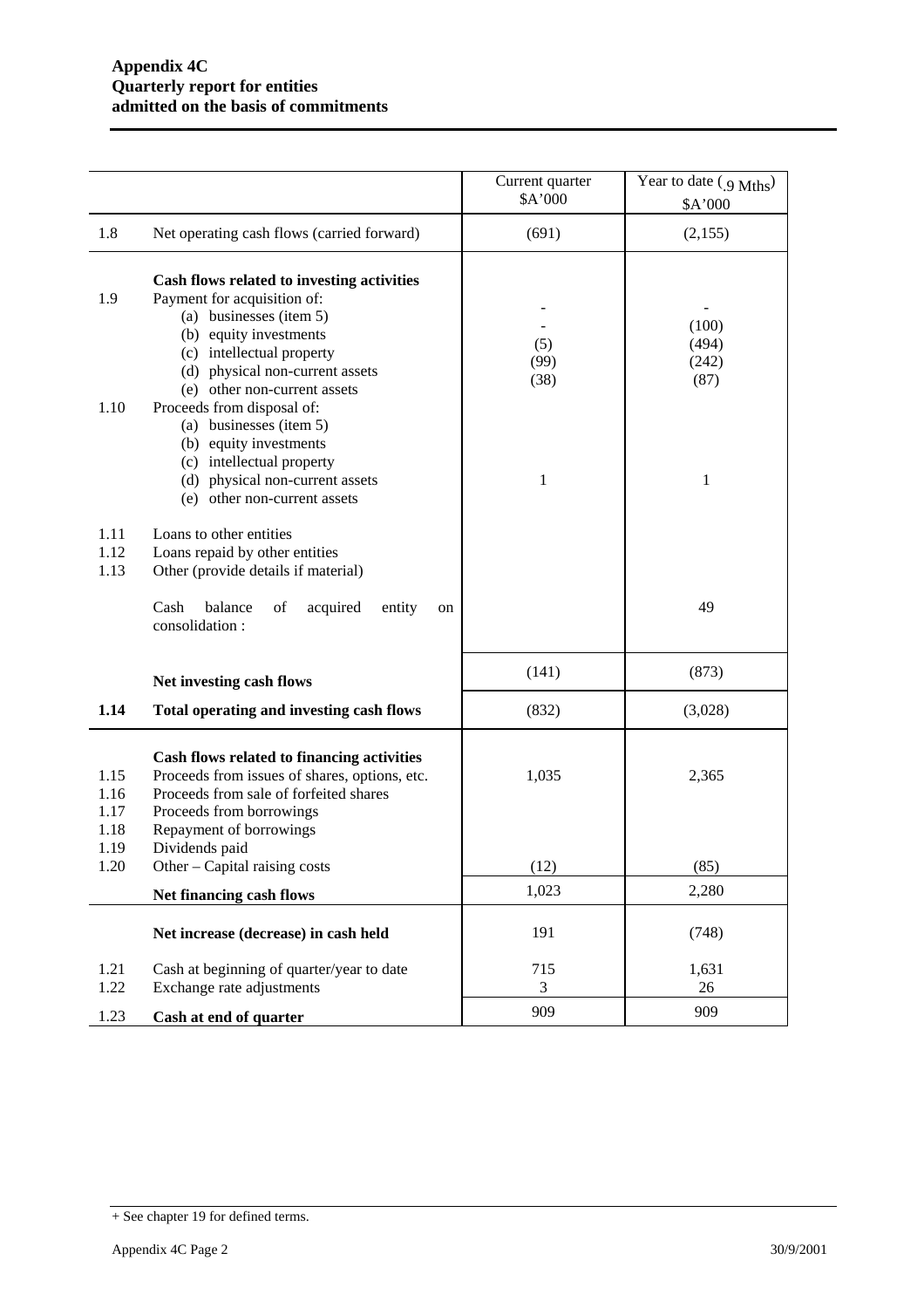### **Payments to directors of the entity and associates of the directors Payments to related entities of the entity and associates of the related entities**

|      |                                                                  | Current quarter<br>\$A'000 |
|------|------------------------------------------------------------------|----------------------------|
| 1.24 | Aggregate amount of payments to the parties included in item 1.2 | 113                        |
| 1.25 | Aggregate amount of loans to the parties included in item 1.11   |                            |
| 1.26 | Explanation necessary for an understanding of the transactions   |                            |

During the period \$104,575 was paid as Executive Director salaries and \$8,798 paid as Directors fees

### **Non-cash financing and investing activities**

- 2.1 Details of financing and investing transactions which have had a material effect on consolidated assets and liabilities but did not involve cash flows
- 2.2 Details of outlays made by other entities to establish or increase their share in businesses in which the reporting entity has an interest

### **Financing facilities available**

*Add notes as necessary for an understanding of the position. (See AASB 1026 paragraph 12.2).* 

|    |                             | Amount available<br>A'000 | Amount used<br>\$A'000 |
|----|-----------------------------|---------------------------|------------------------|
|    | Loan facilities             |                           | -                      |
| 32 | Credit standby arrangements |                           | -                      |

<sup>+</sup> See chapter 19 for defined terms.